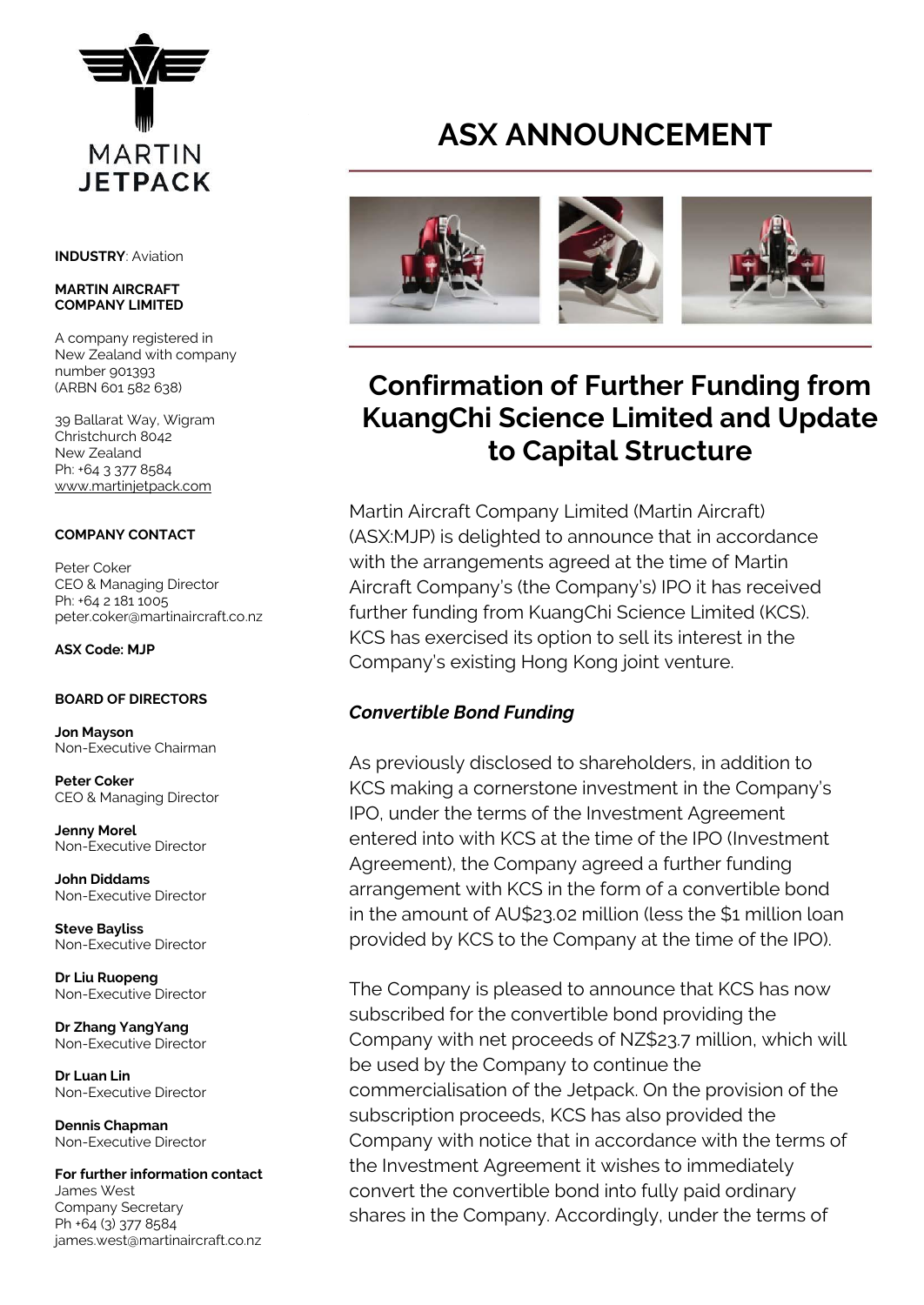

the Investment Agreement, the shareholder approvals obtained at the Special Meeting of the Company held on 12 February 2015 and the ASX waiver obtained at the time of the Company's IPO, the Company has issued 57,550,000 fully paid ordinary shares to KCS. In addition, in accordance with the terms of the Investment Agreement, the shareholder approvals obtained at the Special Meeting of the Company held on 12 February 2015 and ASX Listing Rule 7.1, in conjunction with the conversion of the convertible bond, the Company has issued a further 3,658,728 fully paid ordinary shares to KCS to reflect the dilutionary impact of share issues and the exercise of options since the execution of the Investment Agreement.

## *Hong Kong Joint Venture*

In addition, as previously disclosed to shareholders, under the terms of the Investment Agreement, KCS has the option to sell its 51% interest in the established Hong Kong Joint Venture Company (HKCo) to the Company at any time following the occurrence of an accelerating event (being where the volume weighted average price of the Company's shares was above \$1.20 for any period of 30 days after listing on ASX) up to the maturity date of the Investment Agreement, being 22 August 2017 (Maturity Date). As previously disclosed the accelerating event was satisfied on 8 April 2015.

Following discussions between KCS and the Company, KCS has decided to exercise its option to sell 90% of its interest in HKCo to the Company. The remaining 10% interest will be sold to the Company on or prior to the Maturity Date. As a result of the sale of 90% of KCS interest, the Company now owns a 95% interest in HKCo. As previously noted, the Company's intentions regarding HKCo is to use this vehicle to establish an enterprise in China that will undertake research and development and sales and distribution activities for the Jetpack in China and Hong Kong. It is anticipated that the China enterprise will leverage KCS experience and position in China and Hong Kong regarding commercialising disruptive technology.

In consideration for the transfer of KCS 90% interest in HKCo, and in accordance with the terms of the Investment Agreement, the shareholder approvals obtained at the Special Meeting of the Company held on 12 February 2015 and the ASX waiver obtained at the time of the Company's IPO, the Company has issued 80,325,000 fully paid ordinary shares to KCS. In addition, in accordance with the terms of the Investment Agreement, the shareholder approvals obtained at the Special Meeting of the Company held on 12 February 2015 and ASX Listing Rule 7.1, in conjunction with the sale of the HKCo interest, the Company has issued a further 9,120,000 fully paid ordinary shares to reflect the dilutionary impact of share issues and the exercise of options since the execution of the Investment Agreement up to the Maturity Date.

On the sale of its remaining 10% interest in HKCo, KCS will be issued the remaining 8,925,000 shares due to it in accordance with the terms of the Investment Agreement, the shareholder approvals obtained at the Special Meeting of the Company held on 12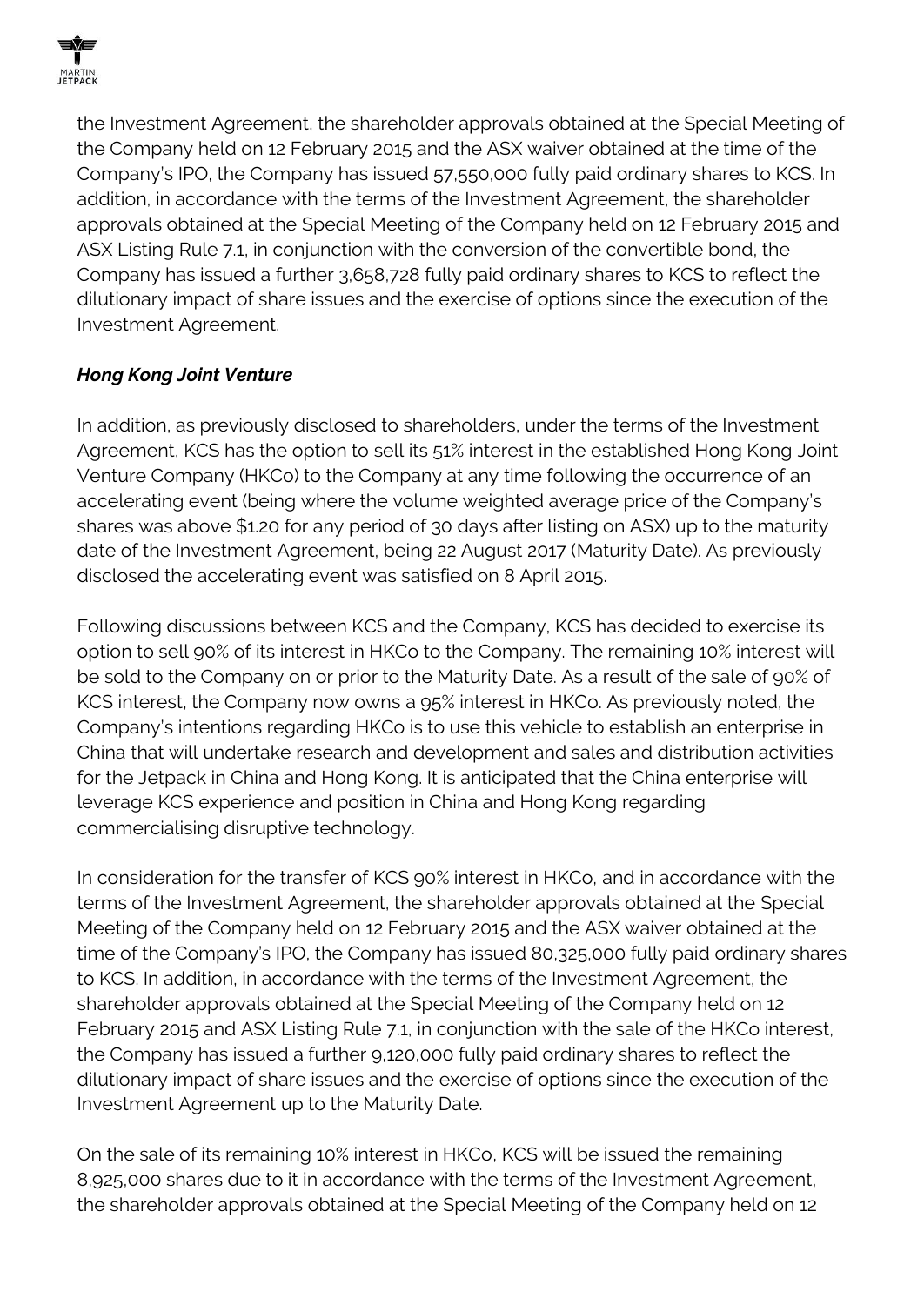

February 2015 and the ASX waiver obtained at the time of the Company's IPO. However, at the time of completion of the transfer, the Company will not issue any shares to KCS that may result in KCS breaching the existing Company shareholder approval under the New Zealand Takeovers Code that allows KCS to hold up to a maximum of 52.17% of the Company's issued share capital, being the maximum threshold previously disclosed to shareholders.

## *Voting Power of KuangChi Science Limited*

As a result of the current transactions, KCS will increase its holding in the Company to 52.0%. As noted above, on completion of the final issue of shares under the HKCo transaction, it is expected that KCS will hold a maximum of 52.17% of the Company's issued share capital, in accordance with the previous disclosures to shareholders and in accordance with existing shareholder approval for the purposes of the New Zealand Takeovers Code.

## *The Future*

The Company is delighted to have concluded the next phase of KCS investment in the Company. Since the Company's IPO KCS has been an extremely supportive shareholder and the Company is pleased to see KCS show its belief in the Company and the Jetpack by extending its investment in the Company as was originally contemplated. The Company welcomes KCS as its majority shareholder.

The Company hopes that by concluding these transactions with KCS at this time it is providing greater clarity to shareholders with respect to the Company's share capital structure and is avoiding any uncertainty with respect to KCS future investment and support for the Company. With KCS additional funding now secured the Company is looking forward to focussing on finalising the commercialisation of the Jetpack with an aim of first sales to market taking place in the latter part of 2016.

29 February 2016

**END**

#### **ABOUT THE MARTIN AIRCRAFT COMPANY LIMITED**

Martin Aircraft Company Limited (**Martin Aircraft**) is currently developing the Martin Jetpack, the world's first practical jetpack, with potential search and rescue, military, recreational and commercial applications, both manned and unmanned. The Martin Jetpack was initially conceived and developed by Glenn Martin in Dunedin in 1981. This led to the founding of Martin Aircraft Company in 1998 and the development of a Jetpack that, based on current testing, is expected to have over 30 minutes' flight capability at a speed of up to 74 km/h and an altitude up to 1,000 m (3000ft).

The Martin Jetpack is a disruptive technology, much like the helicopter was when first developed, with significant capabilities and is able to be flown either by a pilot or via remote control. The Jetpack can take off and land vertically